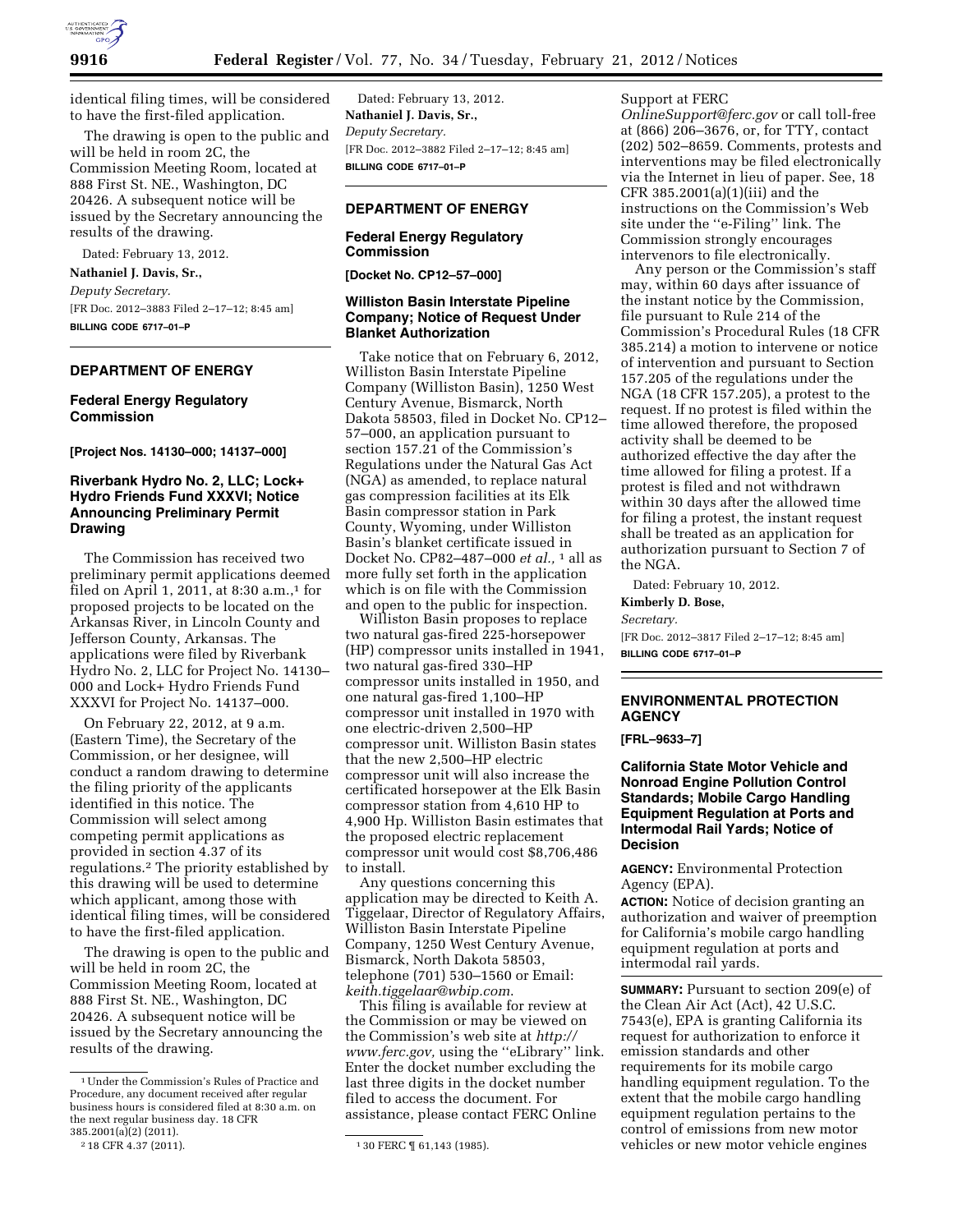EPA is, pursuant to section 209(b) of the Act, 42 U.S.C. 7543(b), granting California its request for a waiver of preemption.

**DATES:** Under 307(b)(1) of the Act, judicial review of this final action may be sought only in the United States Court of Appeals for the District of Columbia Circuit. Petitions for review must be filed by April 23, 2012. Under 307(b)(2) of the Act, judicial review of this final action may not be obtained in subsequent enforcement proceedings. **ADDRESSES:** EPA has established a docket for this action under Docket ID EPA–HQ–OAR–2010–0862. All documents relied upon in making this decision, including those submitted to EPA by CARB, and public comments, are contained in the public docket. Publicly available docket materials are available either electronically through *<http://www.regulations.gov>* or in hard copy at the Air and Radiation Docket in the EPA Headquarters Library, EPA West Building, Room 3334, located at 1301 Constitution Avenue NW., Washington, DC 20460. The public reading room is open to the public on all federal government work days between 8 a.m. and 4:30 p.m.; generally, it is open Monday through Friday, excluding holidays. The telephone number for the Reading Room (202) 566–1744. The Air and Radiation Docket and Information Center's Web site is *[http://www.epa.gov/oar/](http://www.epa.gov/oar/docket.html) [docket.html.](http://www.epa.gov/oar/docket.html)* The electronic mail (email) address for the Air and Radiation Docket is: *[a-and-r-Docket@epa.gov,](mailto:a-and-r-Docket@epa.gov)* the telephone number is (202) 566–1742, and the fax number is (202) 566–9744. An electronic version of the public docket is available through the federal government's electronic public docket and comment system. You may access EPA dockets at *[http://](http://www.regulations.gov)  [www.regulations.gov.](http://www.regulations.gov)* After opening the *[www.regulations.gov](http://www.regulations.gov)* Web site, enter EPA–HQ–OAR–2010–0862 in the ''Enter Keyword or ID'' fill-in box to view documents in the record of CARB's mobile cargo handling equipment waiver and authorization request. Although a part of the official docket,

the public docket does not include Confidential Business Information (''CBI'') or other information whose disclosure is restricted by statute. EPA's Office of Transportation and

Air Quality (''OTAQ'') maintains a Web page that contains general information on its review of California waiver requests. Included on that page are links to prior waiver **Federal Register** notices, some of which are cited in today's notice; the page can be accessed at *[http://www.epa.gov/otaq/cafr.htm.](http://www.epa.gov/otaq/cafr.htm)* 

# **FOR FURTHER INFORMATION CONTACT:**

David Dickinson, Attorney-Advisor, Compliance and Innovative Strategies Division, Office of Transportation and Air Quality, U.S. Environmental Protection Agency, 1200 Pennsylvania Avenue (6405J) NW., Washington, DC 20460. Telephone: (202) 343–9256. Fax: (202) 343–2800. Email: *[dickinson.david@epa.gov.](mailto:dickinson.david@epa.gov)* 

#### **SUPPLEMENTARY INFORMATION:**

#### **I. Background**

#### *A. Chronology*

In a letter dated January 29, 2007, the California Air Resources Board (CARB) submitted to EPA its waiver and authorization request pursuant to section 209 of the Clean Air Act (CAA or Act), regarding its regulations for Mobile Cargo Handling Equipment at Ports and Intermodal Rail yards (Mobile Cargo Handling Equipment or CHE).1 CARB's CHE regulations were adopted at CARB's December 8, 2005 public hearing (by Resolution 05–62) and were subsequently modified after making the regulation available for supplemental public comment by CARB's Executive Officer through Executive Order R–06– 007 on June 2, 2006. The CHE regulations are codified at title 12, California Code of Regulations section 2479.2

EPA published a **Federal Register**  notice for public hearing and comment on CARB's request on February 1, 2011.3 No hearing request was received and thus no hearing took place. EPA received a total of three written comments from BNSF Railway Company and Union Pacific Railway Company, SSAT Terminal Pier A (SSAT), and Ports America Equipment Services (Ports America).4 EPA also

2The CHE regulation is designed to use best available control technology (BACT) to reduce diesel PM and  $NO<sub>x</sub>$  emissions from mobile cargo handling equipment at ports and intermodal rail yards. Mobile cargo handling equipment is any engine-propelled vehicle used to handle cargo at ports and intermodal rail facilities and vehicles used to perform maintenance and repair activities and includes, but is not limited to, yard trucks, top handlers, rubber-tired gantry (RTG) cranes, forklifts, dozers, and loaders.

3 76 FR 5586 (February 1, 2011).

4*See* EPA–HQ–OAR–2010–0862–0024.1, EPA– HQ–OAR–2010–0862–0025.1, and EPA–HQ–OAR– 2010–0862–0026.1, respectively.

received supplemental comment from CARB.5

CARB has requested that EPA grant a waiver of preemption or grant a new authorization for certain portions of its CHE regulations. For other portions of its CHE regulation, CARB has requested that EPA find the requirements fall within the scope of a previously granted waiver or authorization, or in the alternative grant a new waiver of preemption or authorization. Finally, for one portion of its CHE regulation, CARB has requested that EPA find the requirements are not preempted by section 209 of the Clear Air Act, that if EPA finds they are preempted, the requirements fall within the scope of a previously granted waiver or, in the alternative, EPA grant a new waiver of preemption.6

# *B. CARB Mobile Cargo Handling Equipment Regulations*

CARB's CHE regulations set performance standards for engines equipped in newly purchased, leased, or rented (collectively known as ''newly acquired''), as well as in-use, mobile cargo handling equipment used at ports or intermodal rail yards in California. The standards vary depending on the type of vehicle, whether the engine is used in off-road equipment or a vehicle registered as an on-road motor vehicle, and whether they are newly acquired or already in-use.7

Yard trucks and other mobile cargo handling equipment registered to operate on California highways acquired after January 1, 2007 must be equipped with engines that are certified to the onroad engine emission standards for the model year in which they are acquired.

Any yard truck not registered for onroad operation (off-road yard trucks) acquired after January 1, 2007 must be equipped either with an engine certified to the on-road emission standards for the model year in which it is acquired or the final Tier-4 off-road emission

6CARB's initial waiver and authorization request submitted on January 29, 2007 (which full set forth the requisite information to support the granting of a full waiver and authorization), in combination with supplemental comments submitted by CARB on March 17, 2011, make clear CARB's intent to receive a full waiver and authorization to the extent that EPA deems a within the scope determination is inappropriate. As explained below, EPA finds that due to the new application of CARB's standards a full waiver and authorization is necessary.

7CARB normally uses the term ''off-road'' while EPA uses the term ''nonroad.'' Similarly, CARB uses the term ''on-road'' while EPA uses the term ''on-highway'' or ''motor vehicles.''

<sup>1</sup>*See* CARB's January 29, 2007 request at EPA– HQ–OAR–2010–0862–0001 (CARB's Request). EPA's review of CARB's mobile source standards relating to the control of emissions for new motor vehicles and new motor vehicle engines conducted under section 209(b) of the Act are treated as ''waiver'' requests from CARB. EPA's review of CARB's regulations relating to standards and other requirements relating to the control of emissions from nonroad vehicles and nonroad engines conducted under section 209(e) of the Act are treated as ''authorization'' requests from CARB.

<sup>5</sup>*See* EPA–HQ–OAR–2010–0862–0028, CARB's comments submitted on March 17, 2011; and EPA– HQ–OAR–0862–0029, CARB's comments submitted on May 2, 2011.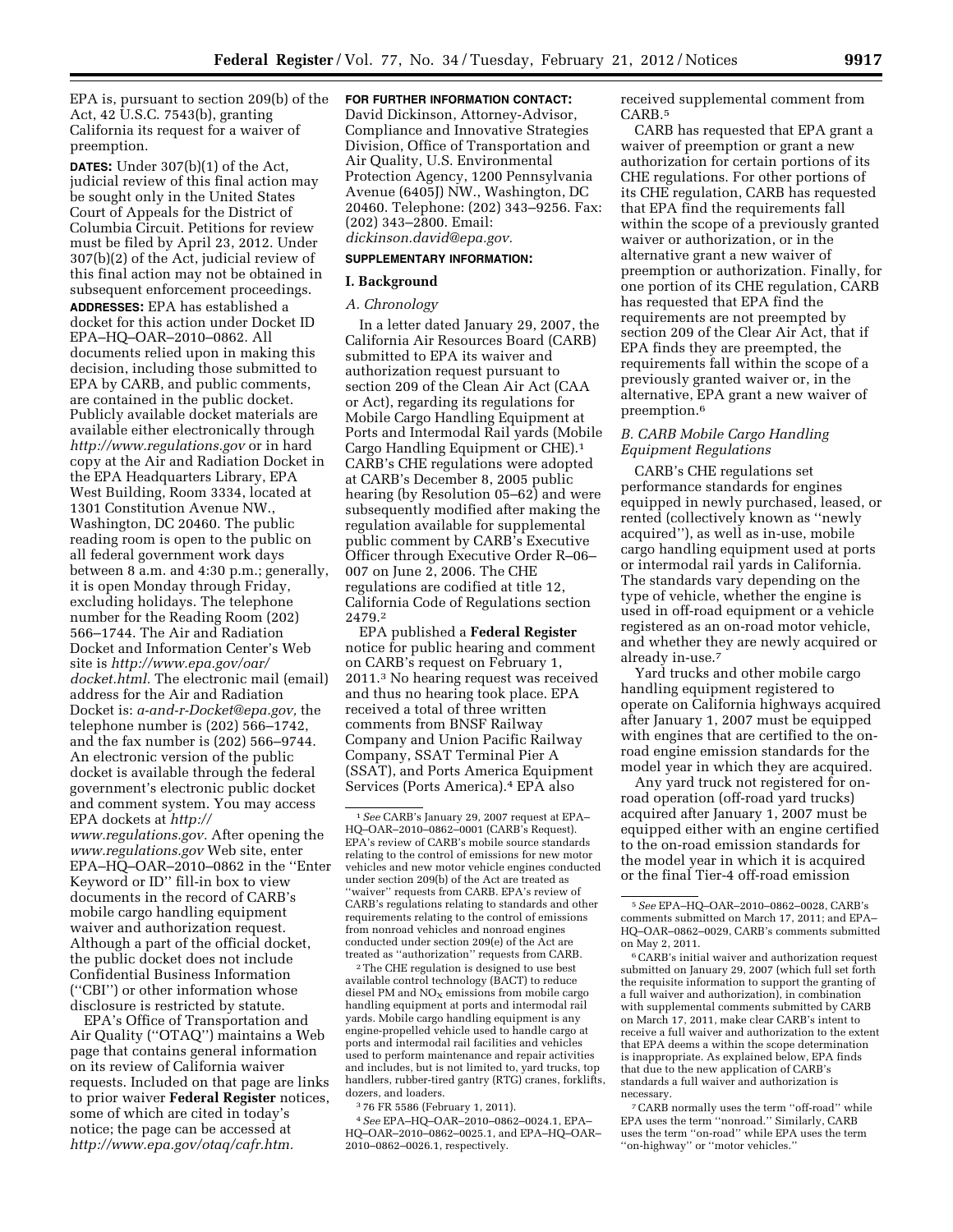standard applicable to the engine's rated power.

Engines in newly acquired CHE other than yard trucks that are not registered for on-road operation (non-yard trucks) must—if technically feasible and available for purchase, lease, or rental meet one of two certification standards: (1) The on-road engine certification standards or (2) the off-road Tier 4 certification standards for the model year and rated power of the engine. Alternatively, if neither of the options is feasible or available, a newly acquired non-yard truck must be equipped with an engine that is certified to the most stringent off-road engine emission standards for the type of vehicle and application for the model year in which it is acquired. In addition, under this alternative, within one year of acquiring the vehicle, the owner or operator must install the highest level verified diesel emission control strategy (VDECS) that is approved by CARB and available for that engine. If no VDECS is verified by CARB and available by the end of the one-year period, the owner or operator must install the highest level VDECS within six months after one becomes available.

For in-use yard trucks, whether onroad or off-road, the regulations require they meet one of three compliance options: such vehicles must (1) be certified to the 2007 or later model year on-road engine standards; (2) be certified to Tier 4 off-road standards; or (3) apply VDECS that reduce emissions to levels that comply with diesel PM and NOx emissions of a certified final Tier 4 off-road diesel engine for the same power rating.

The date by which each in-use yard truck in an owner or operator's fleet must be brought into compliance depends on the number of trucks in the fleet, the model year of the trucks, whether the trucks are equipped with on-road or off-road engines, and whether the engines were equipped with VDECS by December 31, 2006.

For in-use non-yard trucks, the regulations identify and establish separate requirements for three categories or vehicles: Basic cargo handling equipment, bulk cargo handling equipment and rubber-tired gantry (RTG) cranes. Basic cargo handling equipment consists of top handlers, side handlers, reach stackers, forklifts, straddle carriers and any other type of equipment (other than RTG cranes) that handles cargo containers. Bulk cargo handling equipment consists of dozers, loaders, excavators, mobile cranes, sweepers, railcar movers, aerial lifts and any other type of equipment

(except forklifts) that handles noncontainerized or bulk cargo.

For all three categories of in-use nonyard trucks, vehicles can be brought into compliance using any of three options. Option 1 is the same for all three categories: Use of an engine or power system—including diesel, alternative fueled, or heavy-duty pilot ignition engine—certified to the 2007 or later model year on-road or Tier 4 off-road engine standards for the rated power and model year of the engine.

Option 2 two is identical for basic cargo handling equipment and bulk cargo handling equipment, but varies slightly for RTG cranes. Basic cargo handling equipment and bulk cargo handling equipment must comply by installing a pre-2007 model year certified on-road engine or a certified Tier 2 or Tier 3 off-road engine and applying the highest level VDECS that is certified for the specific engine family and model year. However, if no Level 2 or higher VDECS is available, the engine must be upgraded to either a certified Tier 4 off-road engine or a Level 3 VDECS must be installed by December 31, 2015.

Under option 2, RTG cranes use a certified Tier 2 or Tier 3 off-road engine and the highest VDECS available but, in contrast to basic and bulk cargo handling equipment, need not upgrade, regardless of whether or not the highest VDECS available was Level 2 or below.

Option 3 is similar for both basic and bulk cargo handling equipment. Basic cargo handling equipment may comply using a pre-Tier 1 or a Tier 1 off-road engine equipped with the highest level VDECS available. However, if the highest level VDECS available is not Level 3 or higher, the engine must be upgraded to either a certified Tier 4 offroad engine or a Level 3 VDECS by December 31, 2015. For bulk cargo handling equipment, the requirements of this option are the same except an upgrade is required if no Level 2 or higher VDECS is initially available. Lastly, under the option 3, RTG cranes may comply using a pre Tier 1 or certified Tier 1 off-road engine equipped with the highest level VDECS available. However, if no VDECS is available or the highest level VDECS is a Level 1 or 2, then the RTG crane engine must be replaced with a Tier 4 certified off-road engine or a Level 3 VDECS must be installed by the later of December 31, 2015 or December 31st of the model year of the initially compliant engine plus 12 years.

The date by which each in-use nonyard truck in an owner or operator's fleet must be brought into compliance depends on the size and model-year

composition of the in-use non-yard trucks in the fleet

*C. Previously Granted Waivers and Authorizations* 

By letter dated July 26, 2004, CARB requested that EPA grant California a waiver of federal preemption for its 2007 California Heavy Duty Diesel Engines Standards, which primarily align California's standards and test procedures with the federal standards and test procedures for 2007 and subsequent model year heavy-duty motor vehicles and motor vehicle engines.8 After offering an opportunity for hearing and public comment, on August 26, 2005 EPA granted California's request for waiver.9

On July 18, 2008, CARB notified EPA of additional regulations and amendments to its new nonroad compression ignition engine regulations. EPA determined that a portion of those regulations fell within the scope of the previously granted authorization and granted a new authorization for the remainder of the regulations.10

# *D. Clean Air Act Waivers of Preemption and Authorizations*

Section 209(a) of the Clean Air Act preempts states and local governments from setting emission standards for new motor vehicles and engines. It provides:

No State or any political subdivision thereof shall adopt or attempt to enforce any standard relating to the control of emissions from new motor vehicles or new motor vehicle engines subject to this part. No state shall require certification, inspection or any other approval relating to the control of emissions from any new motor vehicle or new motor vehicle engine as condition precedent to the initial retail sale, titling (if any), or registration of such motor vehicle, motor vehicle engine, or equipment.

Through operation of section 209(b) of the Act, California is able to seek and receive a waiver of section 209(a)'s preemption. Section 209(b)(1) requires a waiver to be granted for any State that had adopted standards (other than crankcase emission standards) for the control of emissions from new motor vehicles or new motor vehicle engines prior to March 30, 1966,<sup>11</sup> if the State

11Because California was the only state to have adopted standards prior to 1966, it is the only state

<sup>8</sup> 70 FR 50322 (August 26, 2006) 9 *Id.* 

<sup>10</sup> 75 FR 8056 (February 23, 2010). EPA previously granted an authorization for California's new heavy-duty off-road diesel-cycle engines greater than 130 kW at 60 FR 48981 (September 21, 1995) and subsequently confirmed that amendments to those standards were within the scope of the prior authorization at 69 FR 38958 (June 29, 2004).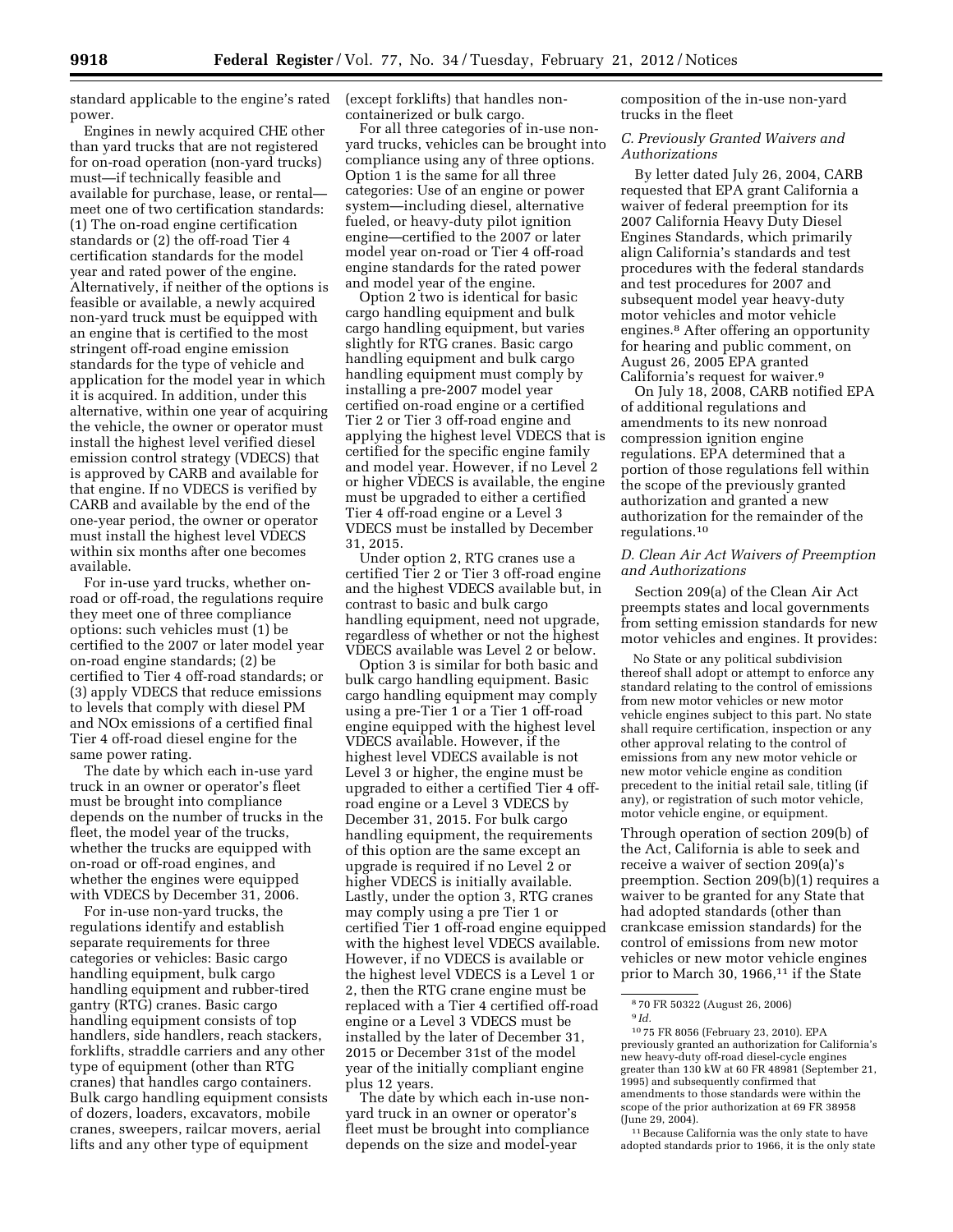determines that its standards will be, in the aggregate, at least as protective of public health and welfare as applicable Federal standards (this is known as California's ''protectiveness determination''). However, no waiver is to be granted if EPA finds that: (A) California's ''protectiveness determination'' is arbitrary and capricious 12; (B) California does not need such State standards to meet compelling and extraordinary conditions 13; or (C) California's standards and accompanying enforcement procedures are not consistent with section 202(a) of the Act.14 Regarding consistency with section 202(a), EPA reviews California's standards for technological feasibility and evaluates testing and enforcement procedures to determine whether they would be inconsistent with federal test procedures (e.g., if manufacturers would be unable to meet both California and

federal test requirements using the same test vehicle).15 If California amends regulations that were previously granted a waiver of

preemption, EPA can confirm that the amended regulations are within the scope of the previously granted waiver if three conditions are met. These conditions for confirming a within-thescope request are discussed below.

Section 209(e)(1) of the Act permanently preempts any State, or political subdivision thereof, from adopting or attempting to enforce any standard or other requirement relating to the control of emissions for certain new nonroad engines or vehicles. Section 209(e)(2) of the Act requires the Administrator to grant California authorization to enforce its own standards for new nonroad engines or vehicles which are not listed under section 209(e)(1), subject to certain restrictions. On July 20, 1994, EPA promulgated a rule that sets forth, among other things, the criteria, as found in section 209(e)(2), which EPA must consider before granting any California authorization request for new nonroad engine or vehicle emission standards. On October 8, 2008, the regulations promulgated in that rule were moved to 40 CFR part 1074, and modified slightly. The applicable regulations, 40 CFR § 1074.105, provide:

(a) The Administrator will grant the authorization if California determines that its

15*See, e.g.,* 74 FR at 32767 (July 8, 2009); *see also Motor and Equip. Mfrs Assoc.* v. *EPA,* 627 F.2d

standards will be, in the aggregate, at least as protective of public health and welfare as otherwise applicable federal standards.

(b) The authorization will not be granted if the Administrator finds that any of the following are true:

(1) California's determination is arbitrary and capricious.

(2) California does not need such standards to meet compelling and extraordinary conditions.

(3) The California standards and accompanying enforcement procedures are not consistent with section 209 of the Act.

(c) In considering any request from California to authorize the state to adopt or enforce standards or other requirements relating to the control of emissions from new nonroad spark-ignition engines smaller than 50 horsepower, the Administrator will give appropriate consideration to safety factors (including the potential increased risk of burn or fire) associated with compliance with the California standard.

As stated in the preamble to the section 209(e) rule, EPA has historically interpreted the section 209(e)(2)(iii) ''consistency'' inquiry to require, at minimum, that California standards and enforcement procedures be consistent with section 209 $(a)$ , section 209 $(e)(1)$ , and section 209(b)(1)(C) (as EPA has interpreted that subsection in the context of section 209(b) motor vehicle waivers).16

In order to be consistent with section 209(a), California's nonroad standards and enforcement procedures must not apply to new motor vehicles or new motor vehicle engines. To be consistent with section 209(e)(1), California's nonroad standards and enforcement procedures must not attempt to regulate engine categories that are permanently preempted from state regulation under section 209(e)(1). To determine consistency with section 209(b)(1)(C), EPA typically reviews nonroad authorization requests under the same ''consistency'' criteria that are applied to motor vehicle waiver requests. Pursuant to section 209(b)(1)(C), the Administrator shall not grant California a motor vehicle waiver if she finds that California ''standards and accompanying enforcement procedures are not consistent with section 202(a)'' of the Act. Previous decisions granting waivers and authorizations have noted that state standards are inconsistent with section 202(a) if: (1) There is inadequate lead time to permit the development of the necessary technology giving appropriate consideration to the cost of compliance within that time, or (2) the federal and state testing procedures impose inconsistent certification requirements.

EPA can confirm that amended regulations are within the scope of a previously granted waiver of preemption or authorization if three conditions are met. First, the amended regulations must not undermine California's determination that its standards, in the aggregate, are at least as protective of public health and welfare as applicable federal standards. Second, the amended regulations must not undermine our previous determination with respect to consistency with section 202(a) of the Act. Third, the amended regulations must not raise any new issues affecting EPA's prior waiver determinations.

#### *E. Burden of Proof*

In *MEMA I,* the U.S. Court of Appeals stated that the Administrator's role in a section 209 proceeding is to:

Consider all evidence that passes the threshold test of materiality and \* \* \* thereafter assess such material evidence against a standard of proof to determine whether the parties favoring a denial of the waiver have shown that the factual circumstances exist in which Congress intended a denial of the waiver.17 The court in *MEMA I* considered the standards of proof under section 209 for the two findings related to granting a waiver for an ''accompanying enforcement procedure'' (as opposed to the standards themselves): (1) Protectiveness in the aggregate and (2) consistency with section 202(a) findings. The court instructed that ''the standard of proof must take account of the nature of the risk of error involved in any given decision, and it therefore varies with the finding involved. We need not decide how this standard operates in every waiver decision.'' 18

The court upheld the Administrator's position that, to deny a waiver, there must be 'clear and compelling evidence' to show that proposed procedures undermine the protectiveness of California's standards.19 The court noted that this standard of proof also accords with the congressional intent to provide California with the broadest possible discretion in setting regulations it finds protective of the public health and welfare.20

With respect to the consistency finding, the court did not articulate a standard of proof applicable to all proceedings, but found that the opponents of the waiver were unable to meet their burden of proof even if the standard were a mere preponderance of the evidence. Although *MEMA I* did not

that is qualified to seek and receive a waiver. *See*  S.Rep. No. 90–403 at 632 (1967).

<sup>12</sup>CAA section 209(b)(1)(A).

<sup>13</sup>CAA section 209(b)(1)(B).

<sup>14</sup>CAA section 209(b)(1)(C).

<sup>&</sup>lt;sup>16</sup> See 59 FR 36969 (July 20, 1994).

<sup>17</sup> *MEMA I,* 627 F.2d at 1122.

<sup>18</sup> *Id.*  19 *Id.* 

<sup>20</sup> *Id.*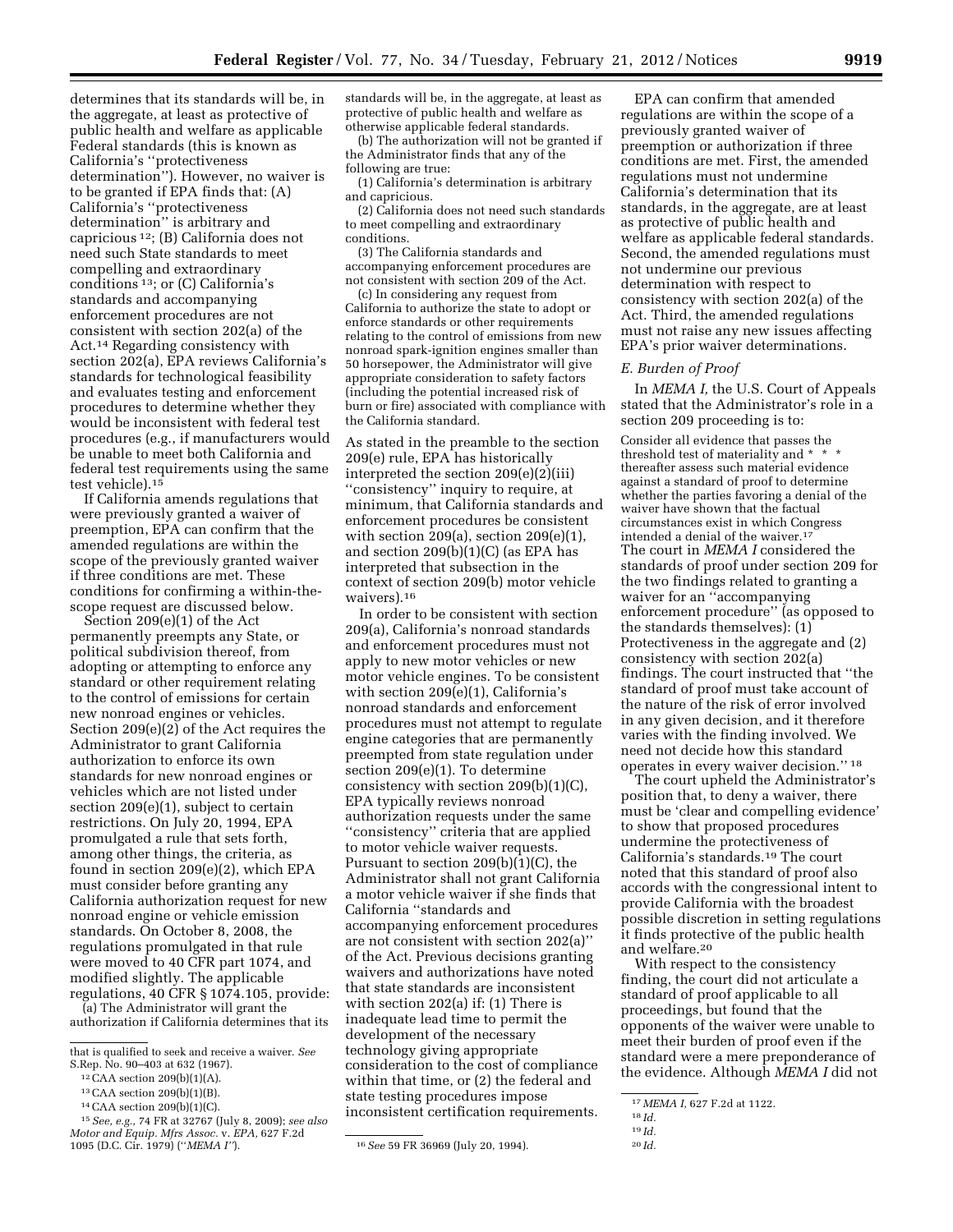explicitly consider the standards of proof under section 209 concerning a waiver request for "standards," as compared to accompanying enforcement procedures, there is nothing in the opinion to suggest that the court's analysis would not apply with equal force to such determinations. EPA's past waiver decisions have consistently made clear that: ''[E]ven in the two areas concededly reserved for Federal judgment by this legislation—the existence of 'compelling and extraordinary' conditions and whether the standards are technologically feasible—Congress intended that the standards of EPA review of the State decision to be a narrow one.'' 21

Opponents of the waiver bear the burden of showing that the criteria for a denial of California's waiver request have been met. As found in *MEMA I,*  this obligation rests firmly with opponents of the waiver in a section 209 proceeding:

[t]he language of the statute and its legislative history indicate that California's regulations, and California's determinations that they must comply with the statute, when presented to the Administrator are presumed to satisfy the waiver requirements and that the burden of proving otherwise is on whoever attacks them. California must present its regulations and findings at the hearing and thereafter the parties opposing the waiver request bear the burden of persuading the Administrator that the waiver request should be denied.22

The Administrator's burden, on the other hand, is to make a reasonable evaluation of the information in the record in coming to the waiver decision. As the court in *MEMA I* stated: ''Here, too, if the Administrator ignores evidence demonstrating that the waiver should not be granted, or if he seeks to overcome that evidence with unsupported assumptions of his own, he runs the risk of having his waiver decision set aside as 'arbitrary and capricious.'"<sup>23</sup> Therefore, the Administrator's burden is to act "reasonably."<sup>24</sup>

# *F. EPA's Consideration of CARB's Request*

EPA sought comment on a range of issues, including whether certain or all of CARBs CHE regulation should be evaluated under the within the scope criteria or under the criteria for a full authorization and waiver of preemption. EPA did not receive any comments contending that any portions of the CHE

24 *Id.* at 1126.

regulations should be subjected to full waiver or authorization analysis.

CARB maintains that its requirements for newly acquired *on-highway* yard and non-yard trucks are covered by a waiver granted by EPA for 2007 and later model year (MY) on-highway heavy-duty diesel engines, or conversely its requirements are within the scope of that waiver decision.25

CARB also maintains that its requirements for newly acquired offroad yard trucks should be analyzed under the within the scope criteria since the compliance options involve either the use of a 2007 and later MY onhighway heavy-duty diesel engine (and thus the same within the scope rationale noted above) or the use of an engine meeting the final Tier 4 off-road engine standards which EPA previously authorized.26 Similarly, for the requirements associated with newly acquired off-road non-yard trucks CARB also states that options 1 and 2 should be considered within the scope of the prior waiver and authorization noted above, and that option 3 (the VDECS option) should be granted a full authorization.

In addition to the requirements associated with newly acquired mobile cargo handling equipment, the CHE regulations also set forth in-use performance standards applicable to non-new yard and non-yard trucks. To the extent the in-use standards apply to yard and non-yard trucks registered onroad, CARB maintains such requirements are not preempted by section 209(a) of the Act and therefore do not require a waiver from EPA. To the extent the in-use standards apply to non-new off-road yard and non-yard trucks (those not registered for on-road operation) CARB requests a full authorization from EPA.

Despite CARB's contentions, EPA has determined that California's CHE regulations to the extent they apply to nonroad engines require a full authorization and to the extent they apply to new motor vehicles or new motor vehicle engines require a full waiver of preemption. While CARB acknowledges their CHE requirements are standards relating to the control of emissions they nevertheless suggest that such standards have either been previously waived or authorized by EPA. However, the analysis does not end there. The United States Supreme Court's interpretation of ''standard relating to the control of emissions from new motor vehicles or new motor vehicle engines'' in *Engine* 

*Manufacturers Association* v. *South Coast Air Quality Management District,*  541 U.S. 246 (2004) supports the conclusion that ''standards'' not merely be limited to a design or performance standard relating to the production of certain vehicles that meet particular emission characteristics but also that the means of enforcing the emission limits is pertinent. California's new engine requirements should be considered as standards relating to the control of emissions. As the Court noted, ''Manufacturers (or purchasers) can be made responsible for ensuring that vehicles *comply* with emission standards, but the standards themselves are separate from those enforcement techniques. While standards target vehicles or engines, standardenforcement efforts that are proscribed by § 209 can be directed to manufacturers or purchasers.'' 27 In this instance, while the underlying standards as applied toward the production of new heavy-duty diesel highway engines or new nonroad diesel engines have either previously been waived or authorized by EPA, CARB is newly applying the standards to operators at ports and rail yards and requiring them to acquire CHE with specific emission characteristics to the exclusion of other CHE.

Therefore, with respect to newly acquired yard and non-yard trucks EPA will evaluate such requirements under the full waiver criteria. Similarly, for newly acquired off-road yard and nonyard trucks EPA will evaluate such requirements under the full authorization criteria.

In addition to the extent the CHE inuse standards apply to yard and nonyard trucks registered on-road EPA agrees with CARB's assessment that such requirements are not preempted by section 209(a) of the Act (which only applies to ''new'' motor vehicles and ''new'' motor vehicle engines) and therefore do not require a waiver from EPA. Lastly, to the extent the in-use standards apply to non-new off-road yard and non-yard trucks (those not registered for on-road operation) EPA will evaluate such requirements under the full authorization criteria as requested by CARB.

# **II. Discussion**

## *A. California's Protectiveness Determination*

Section 209(b)(1)(A) of the Act requires EPA to deny a waiver if the Administrator finds that California was

<sup>21</sup>*See, e.g.,* 40 FR 21102–103 (May 28, 1975).

<sup>22</sup> *MEMA I,* 627 F.2d at 1121.

<sup>23</sup> *Id.* at 1126.

<sup>25</sup> 70 FR 50322 (August 26, 2005).

<sup>26</sup> 75 FR 8056 (February 23, 2010).

<sup>27</sup>*Engine Manufacturers Association* v. *South Coast Air Quality Management District,* 541 U.S. 246,253 (2004).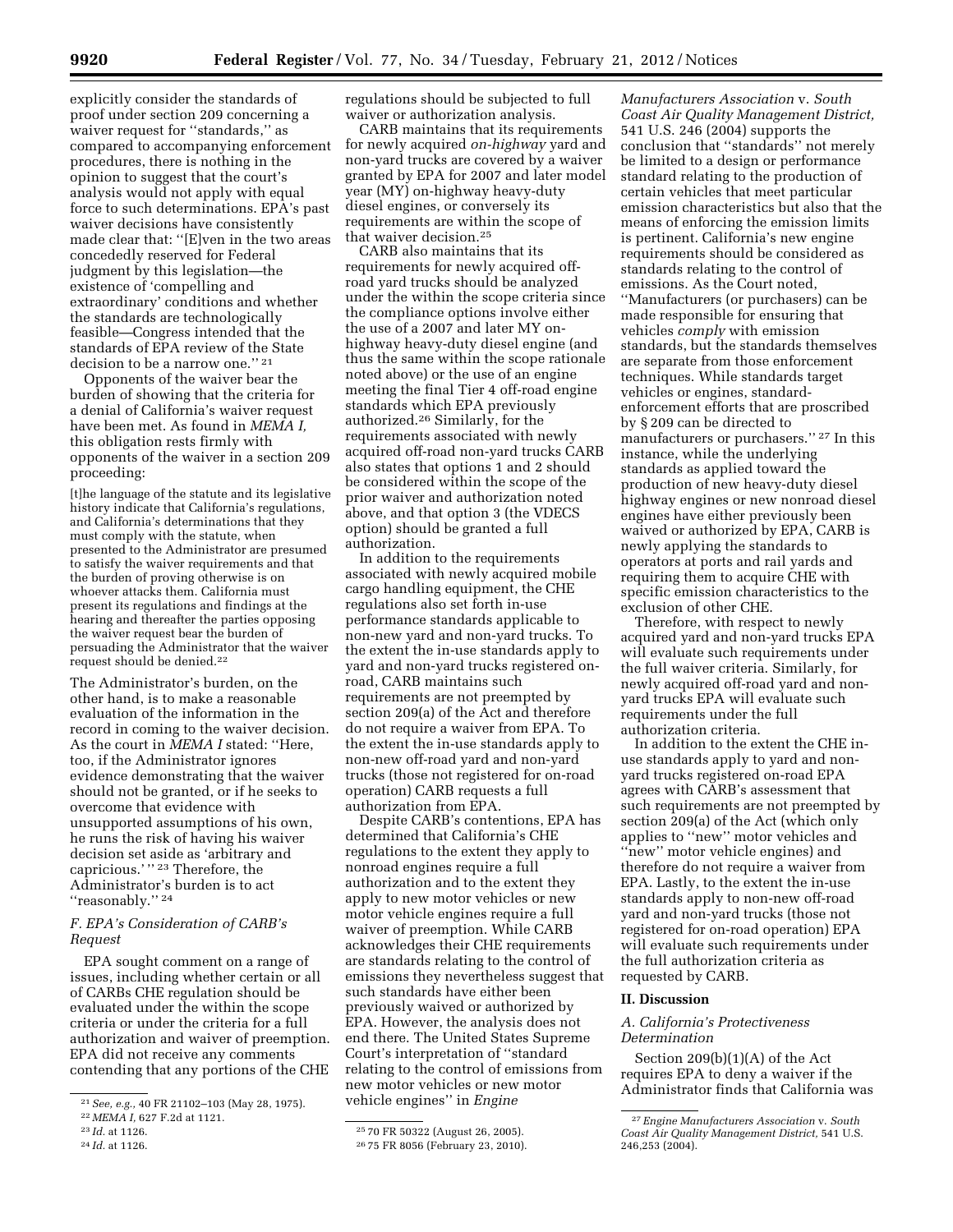arbitrary and capricious in its determination that its State standards will be, in the aggregate, at least as protective of public health and welfare as applicable Federal standards. When evaluating California's protectiveness determination, EPA compares the stringency of the California and Federal standards at issue in a given waiver request. That comparison is undertaken within the broader context of the previously waived California program, which relies upon protectiveness determinations that EPA previously found were not arbitrary and capricious.

Similarly, section 209(e)(2)(i) of the Act instructs that EPA cannot grant an authorization if the Administrator finds that CARB was arbitrary and capricious in its determination that its standards are, in the aggregate, at least as protective of public health and welfare as applicable federal standards.

EPA previously found that CARBs regulations establishing emission standards for 2007 and subsequent model year heavy duty on-road diesel engines are as protective of the public health and welfare as comparable federal standards.28 CARB has found that to the extent the CHE regulations permit newly acquired on-road yard trucks, newly acquired on-road nonyard trucks and in-use yard trucks to comply by using current model year certified on-road diesel engines, they do not undermine the board's previous determination that its emission standards, in the aggregate, are at least as protective of public health and welfare as comparable federal standards.29

EPA previously found that CARB's regulations for new nonroad Tier 4 engines are at least as protective of the public health and welfare as comparable federal standards.30 CARB has found that to the extent the CHE regulations permit newly acquired off-road yard trucks, newly acquired off-road nonyard trucks and in-use yard trucks to comply by using Tier 4 off-road CI emission standards engines, they do not undermine the board's previous determination that its emission standards, in the aggregate, are at least as protective of public health and welfare as comparable federal standards.31

No commenter expressed an opinion or presented any evidence suggesting that CARB was arbitrary and capricious in making its above-noted protectiveness findings. Therefore,

based on the record, EPA cannot find that California was arbitrary and capricious in its findings that California's CHE requirements are, in the aggregate, at least as protective of public health and welfare as applicable Federal standards.

## *B. Compelling and Extraordinary Conditions*

Under section 209(b)(1)(B) of the Act, EPA cannot grant a waiver if California ''does not need such State standards to meet compelling and extraordinary conditions.'' To evaluate this criterion, EPA considers whether California needs a separate motor vehicle emissions program to meet compelling and extraordinary conditions.

Similarly, section 209(e)(2)(ii) of the Act instructs that EPA cannot grant an authorization if the Administrator finds that California does not need such standards to meet compelling and extraordinary conditions. This criterion restricts EPA's inquiry to whether California needs its own mobile source pollution program to meet compelling and extraordinary conditions, and not whether any given standards are necessary to meet such conditions.32

Over the past forty years, CARB has repeatedly demonstrated the need for its motor vehicle emissions program to address compelling and extraordinary conditions in California.33 In Resolution 05–62, CARB affirmed its longstanding position that California continues to need its own motor vehicle and engine program to meet its serious air pollution problems. Likewise, EPA has consistently recognized that California continues to have the same ''geographical and climatic conditions that, when combined with the large numbers and high concentrations of automobiles, create serious pollution problems.'' 34 Furthermore, no commenter has presented any argument or evidence to suggest that California no longer needs a separate motor vehicle emissions program to address compelling and extraordinary conditions in California. Therefore, EPA has determined that we cannot deny California a waiver or authorization for its CHE requirements under section

209(b)(1)(B) or section 209(e)(2)(ii), respectively.

# *C. Consistency With Section 202(a) and 209 of the Clean Air Act*

Under section 209(b)(1)(C) of the Act, EPA must deny a California waiver request if the Agency finds that California standards and accompanying enforcement procedures are not consistent with section 202(a) of the Act. The scope of EPA's review under this criterion is narrow. EPA has stated on many occasions that the determination is limited to whether those opposed to the waiver have met their burden of establishing that California's standards are technologically infeasible, or that California's test procedures impose requirements inconsistent with federal test procedures. Previous waivers of federal preemption have stated that California's standards are not consistent with section 202(a) if there is inadequate lead time to permit the development of technology necessary to meet those requirements, giving appropriate consideration to the cost of compliance within that time. California's accompanying enforcement procedures would be inconsistent with section 202(a) if the federal and California test procedures conflict, *i.e.,*  if manufacturers would be unable to meet both the California and federal test requirements with the same test vehicle.

Similarly, Section 209(e)(2)(iii) of the Act instructs that EPA cannot grant an authorization if California's standards and enforcement procedures are not consistent with section 209. As described above, EPA has historically evaluated this criterion for consistency with sections 209(a), 209(e)(1), and  $209(b)(1)(C)$ .

# 1. Consistency With Section 209(a)

As noted above, EPA considers CARB's nonroad authorization requests under certain criteria including whether CARB's requirements are consistent with section 209(a) of the Act (to be consistent with section 209(a) of the Clean Air Act, California's requirements must not apply to new motor vehicles or engines). However, in this instance California's CHE requirements affect both new motor vehicles and engines along with affecting nonroad vehicles and engines. To the extent the CHE requirements do affect motor vehicles and engines (CHE motor vehicle requirements) CARB explicitly requests a waiver of preemption under section 209(b) rather than an authorization under section 209(e)(2). EPA is evaluating the CHE motor vehicle requirements under section 209(b). The

<sup>28</sup> 70 FR 50322 (August 26, 2005).

<sup>29</sup>*See* CARB Resolution 05–62.

<sup>30</sup> 75 FR 8056 (February 23, 2010).

<sup>31</sup>*See* CARB Resolution 05–62.

<sup>32</sup>*See* 74 FR 32744, 32761 (July 8, 2009); 49 FR 18887, 18889–18890 (May 3, 1984).

<sup>33</sup>*See, e.g.,* Approval and Promulgation of State Implementation Plans; California—South Coast, 64 FR 1770, 1771 (January 12, 1999). *See also* 69 FR 23858, 23881–90 (April 30, 2004) (designating 15 areas in California as nonattainment for the federal 8-hour ozone national ambient air quality standard).

<sup>34</sup> 49 FR 18887, 18890 (May 3, 1984); *see also* 76 FR 34693 (June 14, 2011), 74 FR 32744, 32763 (July 8, 2009), and 73 FR 52042 (September 8, 2008).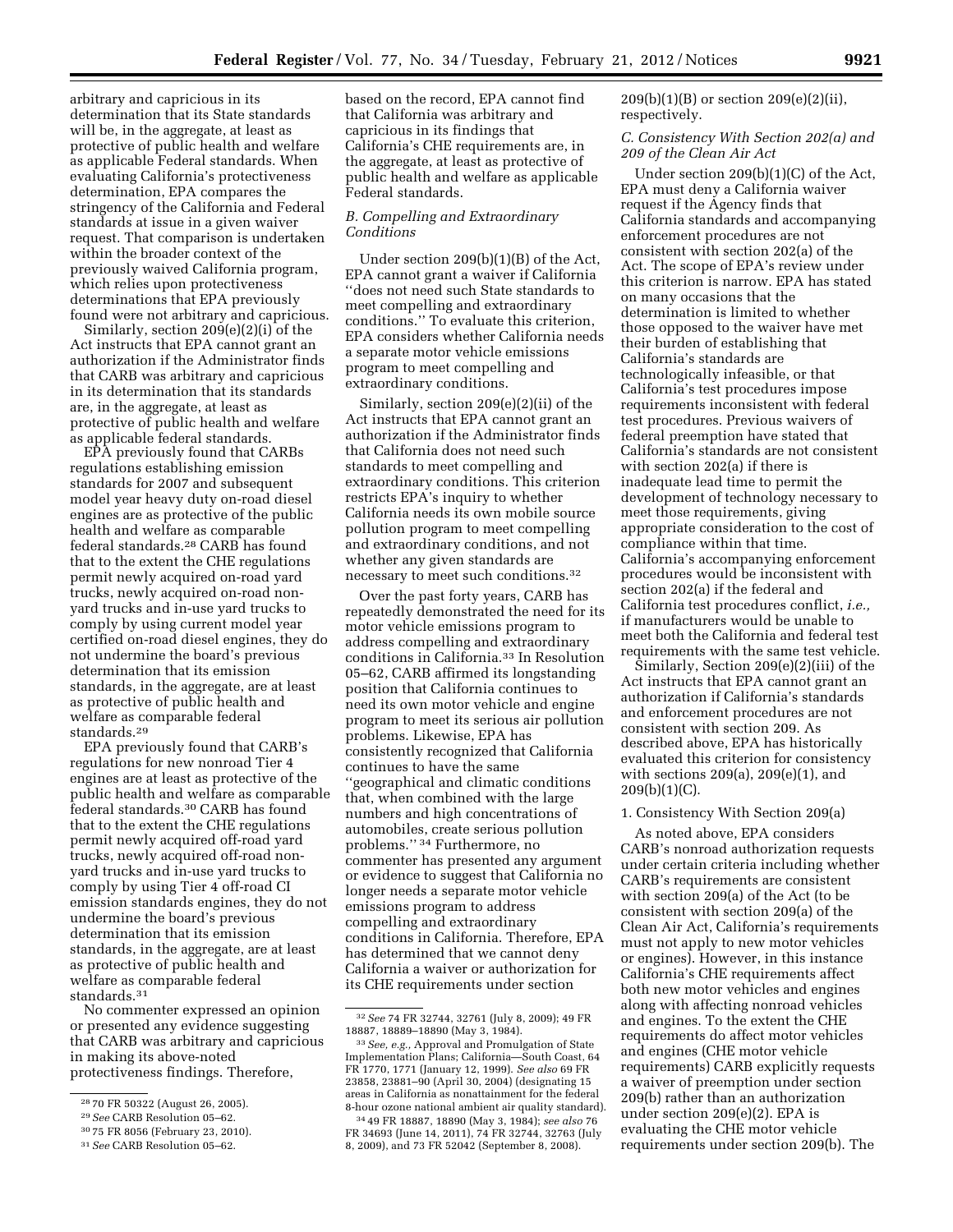purpose of section 209(b) is to waive the preemption otherwise created by section 209(a). To the extent the CHE requirements affect nonroad vehicles and engines (CHE nonroad requirements) CARB explicitly requests an authorization under section 209(e)(2). By logical extension and definition such CHE nonroad requirements only pertain to nonroad vehicles and engines and are thus not motor vehicles under section 209(a).

No commenter presented otherwise; therefore, EPA cannot deny California's authorization request on the basis that California's CHE requirements are not consistent with section 209(a).

### 2. Consistency With Section 209(e)(1)

To be consistent with section 209(e)(1) of the Clean Air Act, California's CHE nonroad requirements must not affect new farming or construction vehicles or engines that are below 175 horsepower, or new locomotives or their engines. CARB presents that CHE equipment is not used in farm and construction equipment or vehicles or engines used in locomotives.35 No commenter presented otherwise; therefore, EPA cannot deny California's request on the basis that California's APS requirements are not consistent with section 209(e)(1).36

# 3. Consistency With Section 209(b)(1)(C) and Section 202(a)

As noted above, EPA's evaluation of CARB nonroad authorization requests (e.g. the CHE nonroad requirements) includes consideration of whether their requirements are consistent with section 209(b)(1)(C) of the Act. In addition, EPA's evaluation of CARB waiver requests (e.g., the CHE motor vehicle requirements) includes consideration of whether their requirements are consistent with section 209(b)(1)(C). Under section 209(b)(1)(C) of the Act,

EPA must deny a California request if the Agency finds that California standards and accompanying enforcement procedures are not consistent with section 202(a) of the Act. The scope of EPA's review under this criterion is narrow. EPA has stated on many occasions that the determination is limited to whether those opposed to the waiver have met their burden of establishing that California's standards are technologically infeasible, or that California's test procedures impose requirements inconsistent with federal test procedures. Previous waivers of federal preemption have stated that California's standards are not consistent with section 202(a) if there is inadequate lead time to permit the development of technology necessary to meet those requirements, giving appropriate consideration to the cost of compliance within that time. California's accompanying enforcement procedures would be inconsistent with section 202(a) if the federal and California test procedures conflict, i.e., if manufacturers would be unable to meet both the California and federal test requirements with the same test vehicle.

CARB states that the CHE regulations are consistent with section 202(a). CARB states that the technological feasibility of the emission requirements related to yard trucks registered for operation on-road is not disputed since such vehicles need only meet the 2007 on-road engines standards previously waived by EPA. CARB's CHE regulations do not change the underlying test procedures for on-road engines. CARB notes that newly acquired non-yard trucks registered for operation on-road are similar to yard trucks noted above in terms of applicable emission standards and test procedures.

With respect to off-road yard and nonyard trucks CARB notes that the applicable emission standards (either the 2007 on-road standards previously waived by EPA or the Tier 4 nonroad standards previously authorized by EPA) are technologically feasible. CARB also notes that to the extent operators use option 3 (the use of a lower tier engine if option 1 and 2 are not available, and the subsequent installation of VDECS) it is feasible given the number of VDECS verified to date.

EPA received comment from SSAT noting problems with ''post 07 yard truck issues'' and challenges associated with non-yard trucks and VDECs. With respect to the yard truck issue it appears that SSAT is concerned that it is only able to use a certain manufacturer's

engine and such engine has exhaust gas leak issues that includes disabling the EGR system. SSAT contends that it is dealing with a 25% failure rate. CARB notes in response that the exact nature of the failure rate at the terminals is unclear and its conclusions seem to be based on opinion rather than any data in the record. CARB surmises the problem may be associated with maintenance or operational practices. SSAT provided no further explanation as to why the engine it identified is the only usable engine. Based on the limited information submitted by SSAT, and as CARB notes the fact that 38 other terminals have voluntarily acquired new yard trucks equipped with new on-road CI engines with none reporting EGR problems and none submitting comment to EPA, we find that opponents of the waiver have not met their burden of proof to demonstrate that the new yard truck emission standards are infeasible or otherwise inconsistent with section 202(a).

With regard to non-yard trucks EPA received comment from SSAT and Ports America regarding the use of VDECS for compliance.37 The commenters' comments include: VDECS become plugged and do not operate properly; the compliance extension provisions are ambiguous, forcing fleet owners to undergo an arduous and expensive process; and the VDECS are expensive.

CARB provides several responses to concerns of improper operating and plugging VDECS. CARB notes that nine Level 3 emission control devices have been verified for non-yard truck applications and that at least 77 VDECS have been installed on a wide-variety of vehicle applications. CARB understands that while excess soot may plug some VDECS there is strong evidence to suggest that fleet owners are not properly performing manual regeneration or that improper sizing of VDECS with engines may be occurring. This coupled with a lack of concrete information and data from the commenters causes CARB to suggest that a showing of infeasibility had not been shown.

CARB also notes that to the extent the use of VDECS is not available its compliance extension provisions provide ample opportunity for fleet operators to comply with the CHE regulations. CARB responds to the commenters' suggestion that the compliance extension provisions are

<sup>35</sup>CARB's waiver and authorization request letter at p. 21, citing section 2479(e)(1)(B) of its regulations.

<sup>36</sup>BNSF Railway Company and Union Pacific Railroad Company note that they are currently complying with the CHE regulation in their efforts to work with the state and to reduce emissions from rail operations. Further, they state that ''Regardless of whether or not EPA issues a waiver for the retrofit component of the CHE rule, the Railroads are not waiving any aspect of preemption or setting any precedent as to preemption or voluntary compliance with other rules or agreements.'' EPA's decision granting a waiver and authorization for CARB's CHE regulations addresses only the specific criteria set forth in sections 209(b) and (e) of the Clean Air Act. It does not address ancillary issues related to harmonizing CAA authority with other federal preemptions, such as Interstate Commerce Commission Termination Act (ICCTA), that restrict the authority of local governments to regulate railroads.

<sup>37</sup>Similar to SSAT's comments on yard trucks it is unclear whether the commenters are raising concerns with newly acquired non-yard trucks or in-use non-yard trucks. EPA notes that in-use requirements for on-road vehicles are not preempted by section 209 of the Act.